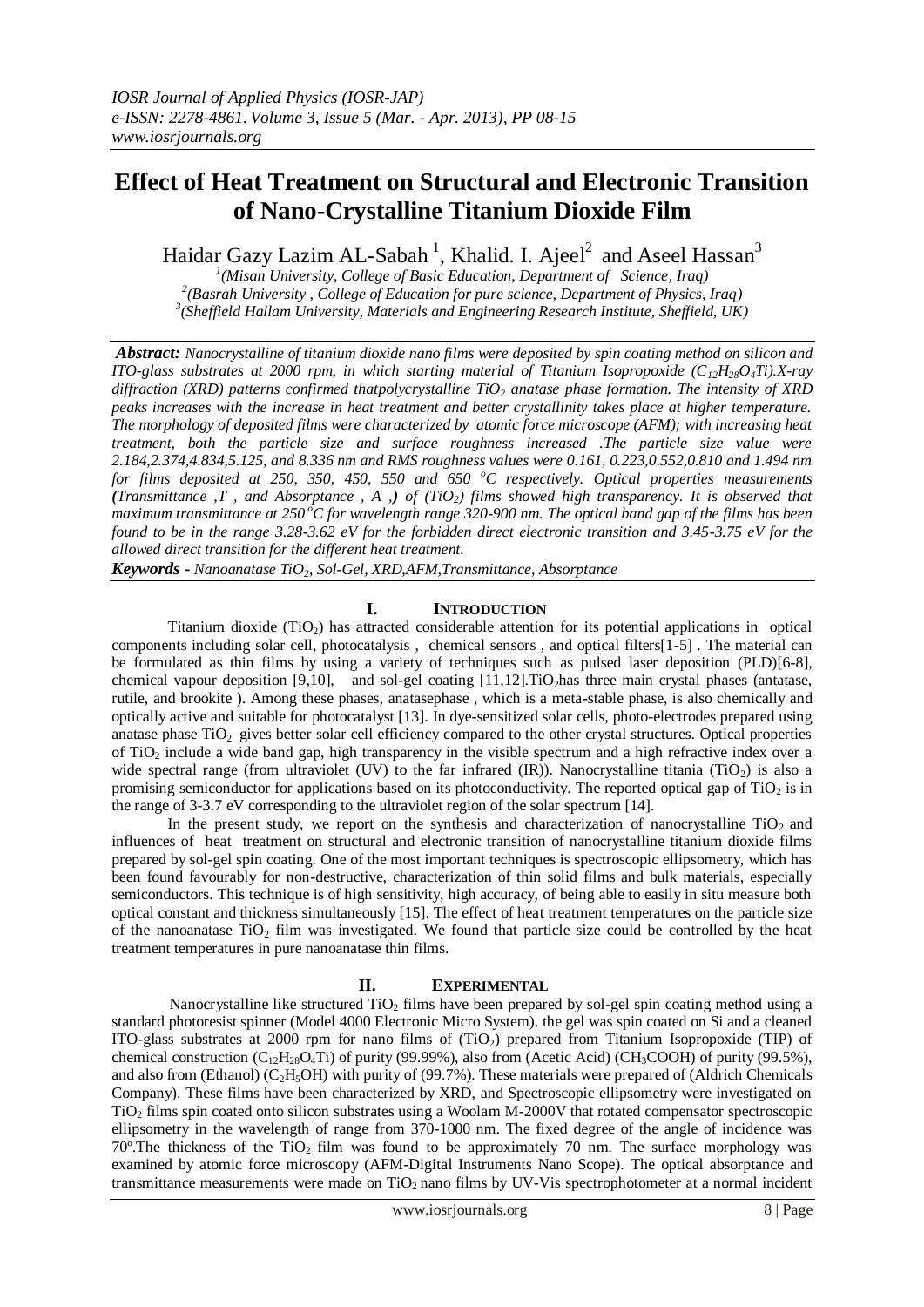of light in the wavelength range of 320-900 nm. After coating, the sol-coated glass substrate was immediately placed in a preheated oven. A furnace type, (CAUTION) was used in this work which has a temperature range of (25-1000 ºC).





Fig.1: XRD patterns of TiO<sub>2</sub> films grown on ITO- glass substrates at heat treatment temperature 250°C.



Fig. 2: XRD patterns of TiO2 films grown on ITO- glass substrates at heat treatment temperature 350°C



Fig. 3: XRD patterns of TiO<sub>2</sub> films grown on ITO- glass substrates at heat treatment temperature 450°C.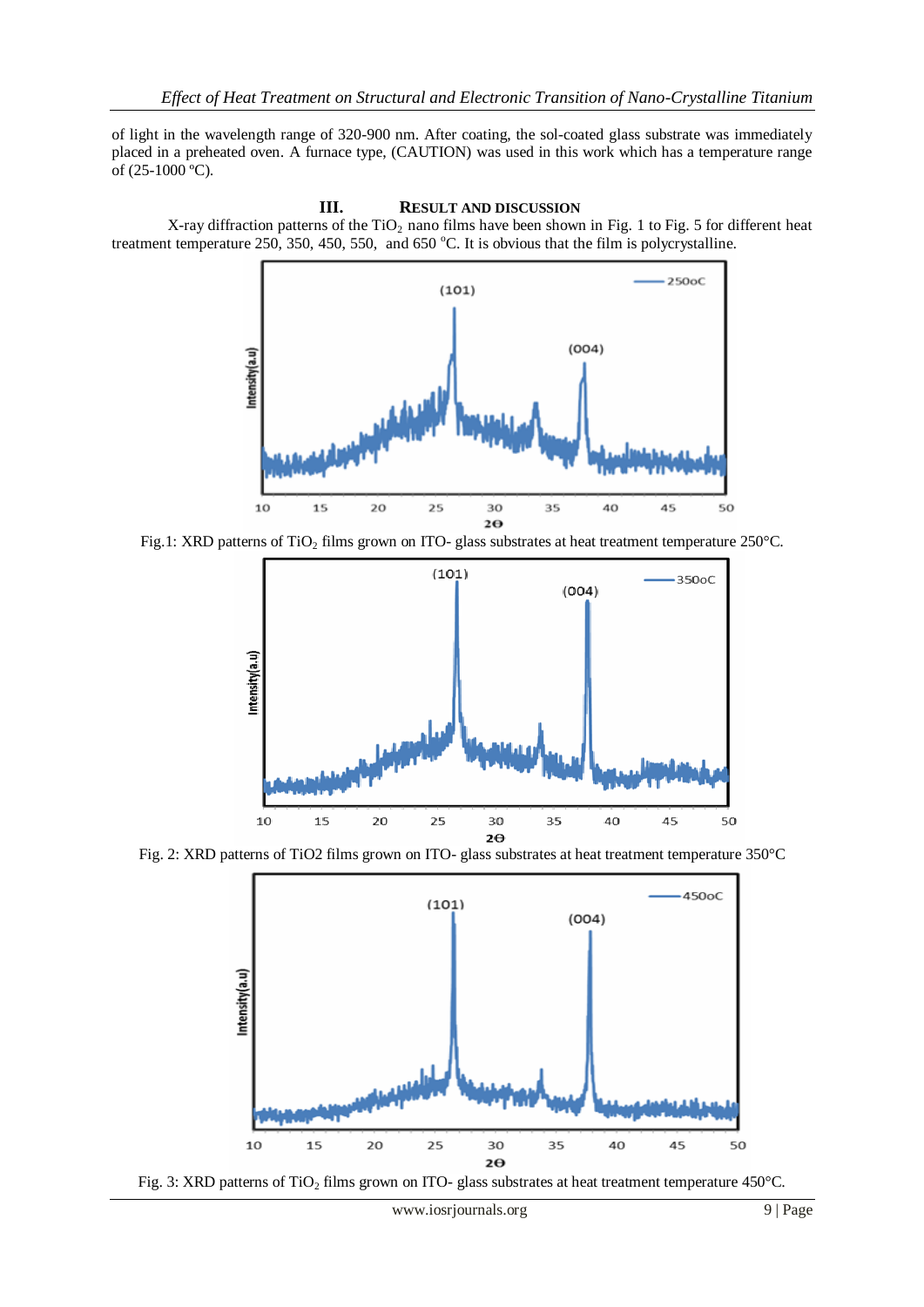

Fig. 4: XRD patterns of TiO<sub>2</sub> films grown on ITO- glass substrates at heat treatment temperature 550°C.



Fig. 5: XRD patterns of TiO<sub>2</sub> films grown on ITO- glass substrates at heat treatment temperature 650°C.

The structure of TiO<sub>2</sub> in XRD investigation is anatase titanium dioxide, which agrees with (ASTM data  $01$ -071-1166) card. The intensity of XRD peaks increases as the heat treatment temperature increased and better crystallinity takes place at higher temperature (650 °C). Also the rutile and brookite forms of TiO<sub>2</sub> have not been observed during the investigation. The average crystallite size  $D_{101}$  of films was found to be 31.9 - 43.7 nm and the average crystallite size D<sub>004</sub> of films was found to be 26.9 - 38.6 nm from the angular line width β at half maximum intensity and the diffracted angle  $\Theta$  employing Scherrer relation [16-17]:

$$
D_{hkl} = \frac{0.094\lambda}{\beta \cos \theta} \tag{1}
$$

where λ=0.154 nm is the wavelength of incident x-ray. The observed XRD data peaks along with interplanar distance, d, and Miller indices (hkl) are summarized in Table 1. Average values of the lattice parameters a and c are determined from the following relation which estimated to be 3.6 and  $9.5 \text{ Å}^{\circ}$  respectively from substitution of interplanar distances in Table 1 into equation:

$$
\frac{1}{d^2} = \frac{h^2 + k^2}{a^2} + \frac{\ell^2}{c^2}
$$
 (2)

It can be seen that the values are very close to the standard values of 3.7 and 9.5 *A* [18]. Fig. 6 to Fig. 10 show AFM images of the pure nanoanataseTiO<sub>2</sub> films heated at different temperatures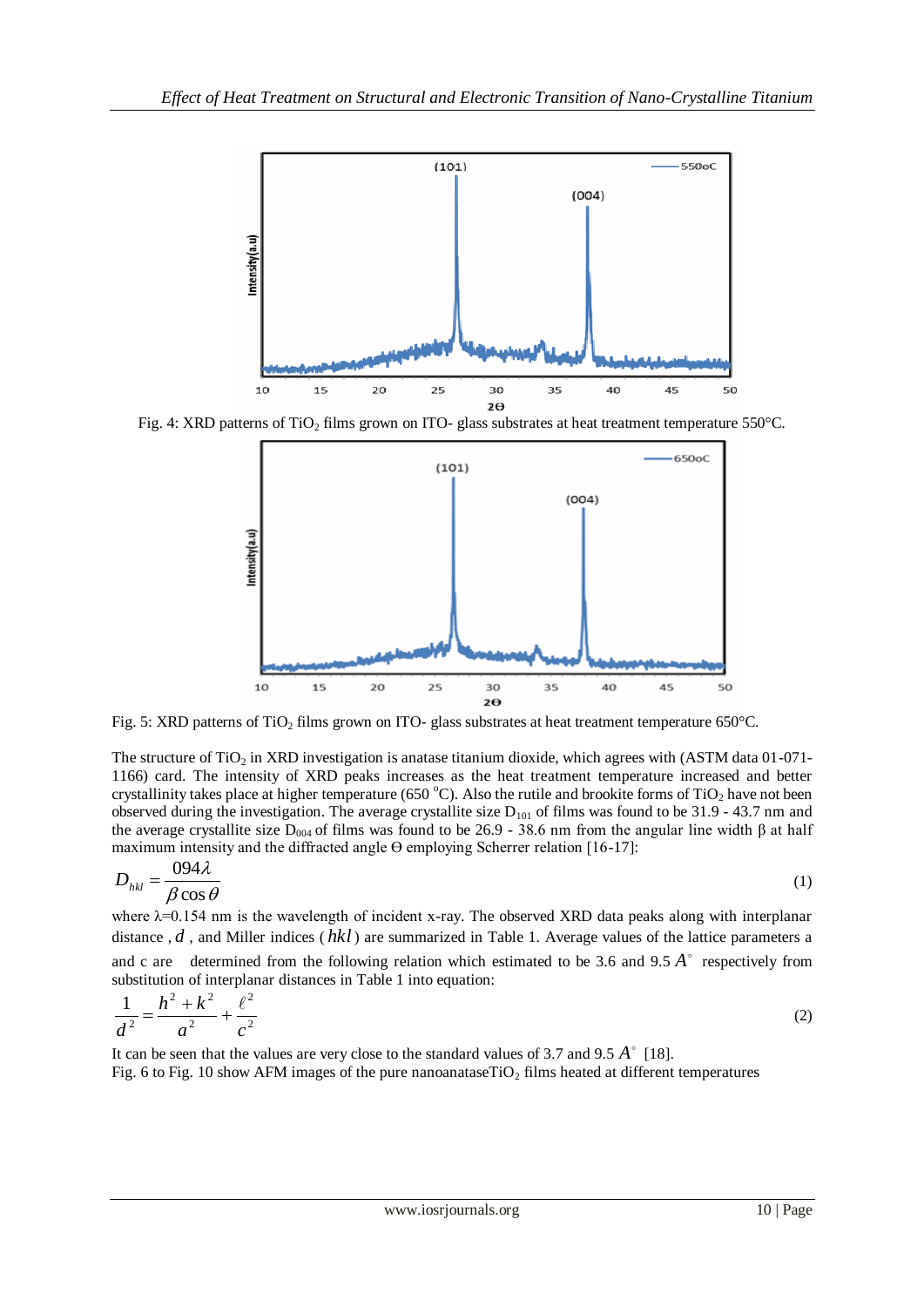| Temperature | Angle $(2\Theta)$ | Angle $(2\Theta)$ | d values    | d values | Miller  | <b>FWHM</b> | $D_{h k1}$ |
|-------------|-------------------|-------------------|-------------|----------|---------|-------------|------------|
| $\rm ^{o}C$ | degree            | degree            | $\rm \AA$ ) | $\AA$ )  | indices | degree      | nm         |
|             | Observed          | Standard          | Observed    | Standard | (hkl)   |             |            |
|             | 26.3736           | 25.308            | 3.3794      | 3.5162   | (101)   | 0.2670      | 31.9       |
| 250         | 37.5734           | 37.791            | 2.3758      | 2.3786   | (004)   | 0.3247      | 26.9       |
|             | 26.6382           | 25.308            | 3.3464      | 3.5162   | (101)   | 0.2620      | 32.5       |
| 350         | 37.9201           | 37.791            | 2.3778      | 2.3786   | (004)   | 0.1948      | 45.0       |
|             | 26.5160           | 25.308            | 3.3616      | 3.5162   | (101)   | 0.2373      | 35.9       |
| 450         | 37.7422           | 37.791            | 2.3758      | 2.3786   | (004)   | 0.1948      | 45.0       |
|             | 26.9355           | 25.308            | 3.3101      | 3.5162   | (101)   | 0.2273      | 37.5       |
| 550         | 38.1133           | 37.791            | 2.3758      | 2.3786   | (004)   | 0.2598      | 33.7       |
|             | 26.8474           | 25.308            | 3.3208      | 3.5162   | (101)   | 0.1948      | 43.7       |
| 650         | 38.0997           | 37.791            | 2.3745      | 2.3786   | (004)   | 0.2273      | 38.6       |

Table 1: XRD data for the nanoanataseTiO<sub>2</sub> films.



Fig. 6: Two and three-dimensional AFM images of TiO<sub>2</sub> films at heat treatment temperature 250°C.



Fig. 7: Two and three-dimensional AFM images of TiO<sub>2</sub> films at heat treatment temperature 350°C.



Fig. 8: Two and three-dimensional AFM images of TiO<sub>2</sub> films at heat treatment temperature 450°C.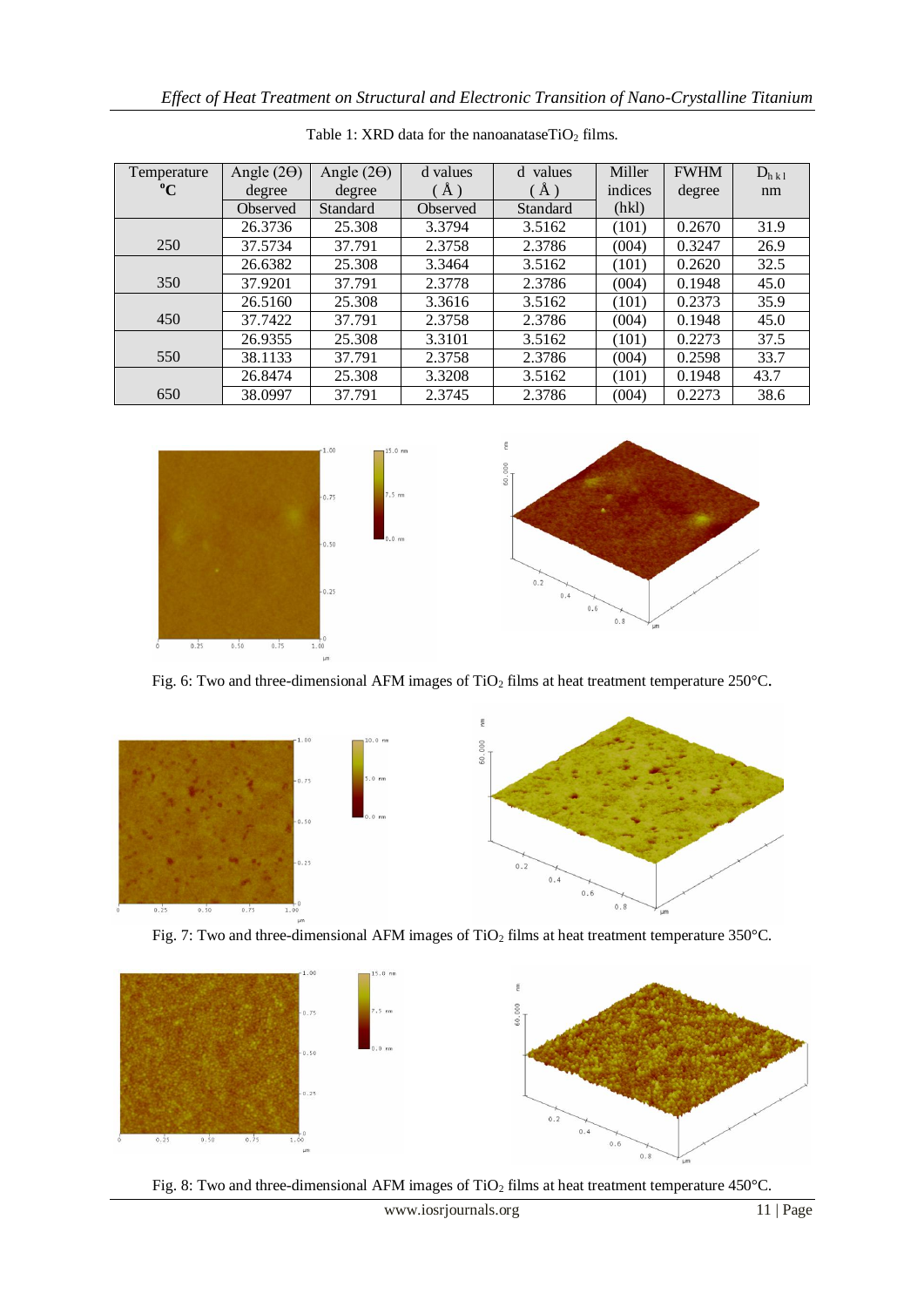

Fig. 9: Two and three-dimensional AFM images of TiO<sub>2</sub> films at heat treatment temperature 550°C.



Fig. 10: Two and three-dimensional AFM images of TiO<sub>2</sub> films at heat treatment temperature 650 $^{\circ}$ C

We observed that the particle size increased with the increasing heat treatment temperature, which was supported by the XRD results. The RMS surface roughness of the nanoanatase  $TiO<sub>2</sub>$  films was determined to be (0.161, 0.223, 0.552, 0.810 and 1.494 nm) and the particles size are found to be (2.184, 2.378, 4.534, 5.125 and 8.336 nm) for the 250, 350, 450, 550 and 650 °C heat treatment temperature values respectively. The results were summarized at Table 2.

Absorption spectra of pure nanoanatase  $TiO<sub>2</sub>$  films were analysed using a UV-Vis spectrophotometer, as shown in Fig. 11.

| Twore 2. The Indiana for the manoamatase TTO / Hillis. |            |                    |  |  |  |  |  |
|--------------------------------------------------------|------------|--------------------|--|--|--|--|--|
| Temperature $(^{\circ}C)$                              | $RMS$ (nm) | Particle size (nm) |  |  |  |  |  |
| 250                                                    | 0.161      | 2.184              |  |  |  |  |  |
|                                                        |            |                    |  |  |  |  |  |
| 350                                                    | 0.223      | 2.378              |  |  |  |  |  |
| 450                                                    | 0.552      | 4.534              |  |  |  |  |  |
| 550                                                    | 0.810      | 5.125              |  |  |  |  |  |
| 650                                                    | 1.494      | 8.336              |  |  |  |  |  |

Table 2: AFM data for the nanoanatase  $TiO<sub>2</sub>$  films.



Fig. 11: Absorption spectra of  $TiO<sub>2</sub>$  films with different heat treatment heat treatment.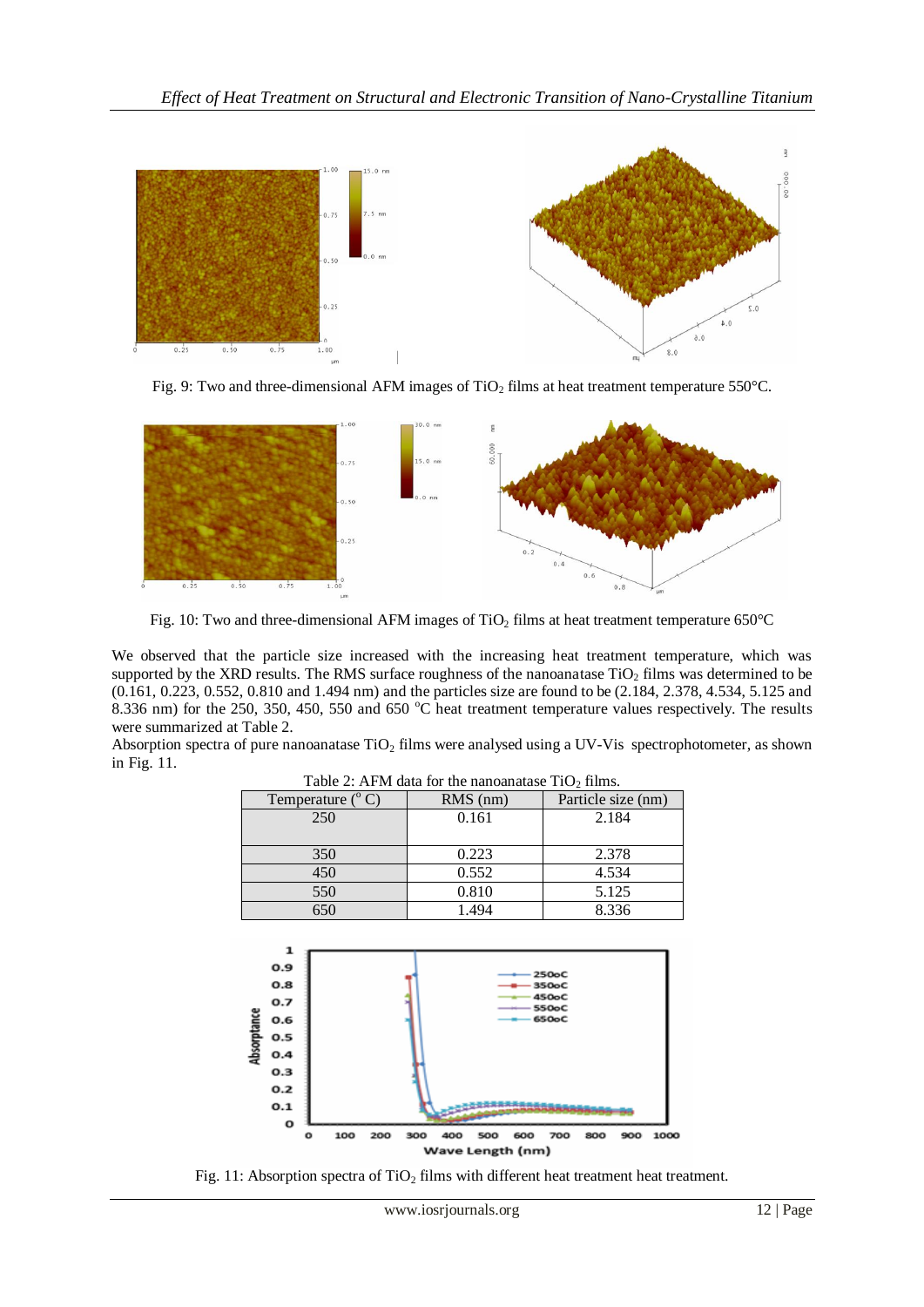When the heat treatment temperature of the films increased, the absorption is also increased. The transmission value of the film was also investigated in the wavelength range of 320-900 nm, as shown in Fig. 12 using the UV-Vis spectrophotometer.



Fig. 12: Transmission spectra of  $TiO<sub>2</sub>$  films with different heat treatment heat treatment.

It can be seen that the transmittance of the film decreased when the heat treatment temperature of the nanoanatase  $TiO<sub>2</sub> film$  was increased.

The band gap energy calculated by Spectrophotometric data using following equation [19]. *n*

$$
\alpha h v = B(hv - E_g)^n \tag{3}
$$

where  $\alpha$  is the absorption coefficient,  $h\nu$  is the photon energy in  $eV$ ,  $E_g$  is the band gap energy in  $eV$ ,  $B$ is constant depended on type of material,  $n = 1/2$  for the allowed direct transition and  $n = 3/2$  for the forbidden direct transition.





Fig. 13: $(\text{ahv})^2$ -hv graphs of nanoanatase TiO<sub>2</sub> films for different heat treatment temperature.

The relations are drawn between  $(\alpha h\nu)^2$ ,  $(\alpha h\nu)^{2/3}$  and photon energy  $h\nu$ , as shown in Fig. 13 which illustrates allowed direct electronic transition and Fig. 14 illustrates the forbidden direct electronic transition.



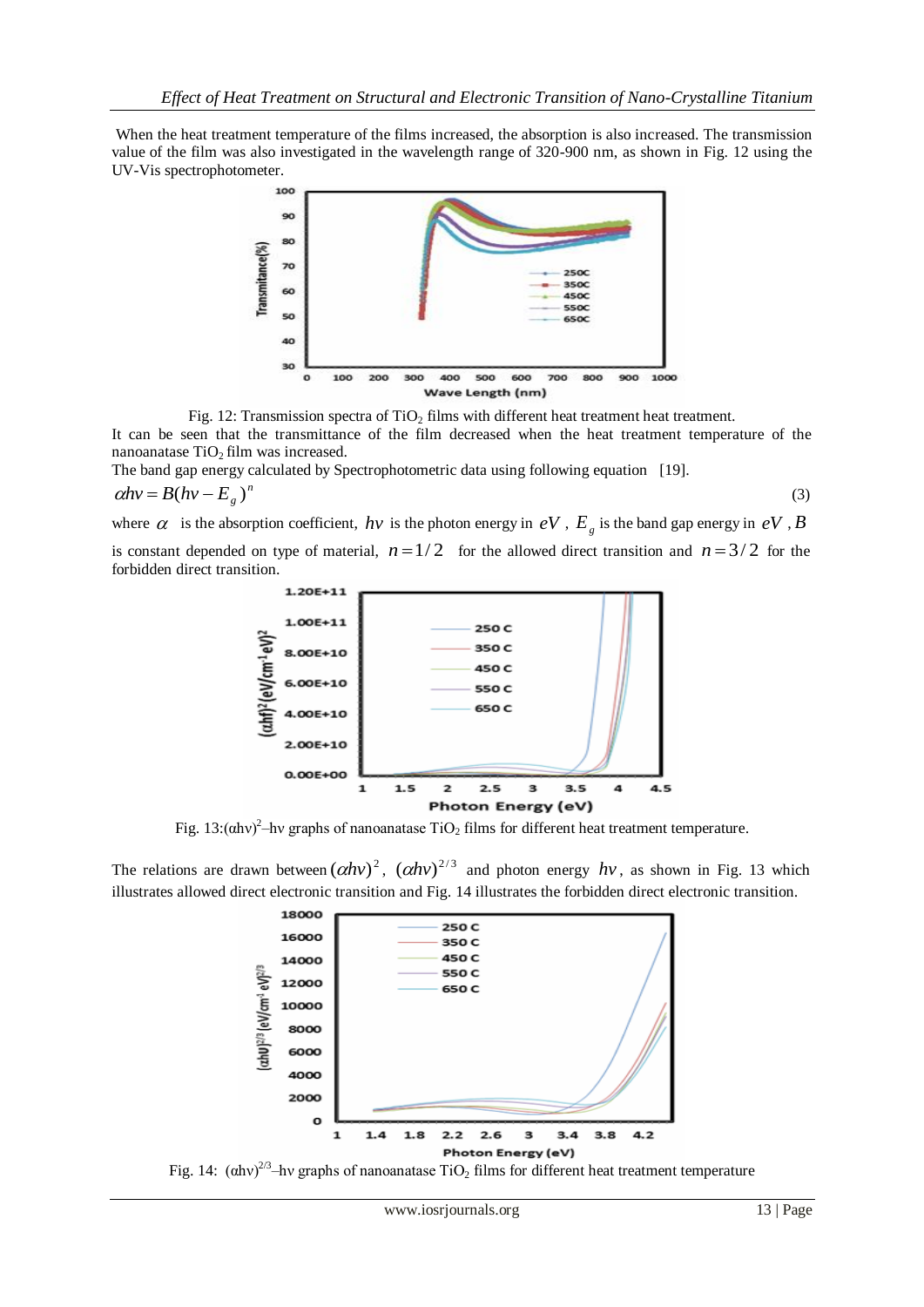The obtained band gap values are given in Table 3. This result is in good agreement with earlier studies in which a direct optical transition was reported in the range  $3.3-3.79$   $eV$  [20].

| Temperature |     | Allowed direct transition | Forbidden direct transition |  |
|-------------|-----|---------------------------|-----------------------------|--|
|             |     | $E_{\sigma}(A)$ (eV)      | $E_{\sigma}(F)$ (eV)        |  |
|             | 250 | 3.45                      | 3.28                        |  |
|             | 350 | 3.62                      | 3.39                        |  |
|             |     | 3.68                      | 3.6                         |  |
|             | 550 | 3.69                      | 3.61                        |  |
|             |     | 3.75                      | 3.62                        |  |

Table 3: direct energy gap for allowed and forbidden direct transition for nanoanatase $TiO<sub>2</sub>$  films.

The band gap energy of  $TiO<sub>2</sub>$  films changed with different particle size, as seen in the AFM results ,Table 2, shown in Fig. 15. We observed that the particle size of pure nanoanatase $TiO<sub>2</sub>$  films increased with increasing band gap energy.



Fig. 15: Band gap energy-particle size graphs of nanoanatase $TiO<sub>2</sub>$  films for different heat treatment temperature.

#### **IV. CONCLUSION**

From the present study, it can be withdrawn the following conclusions, Titanium dioxide films were prepared through a sol-gel process. The intensity of XRD peaks increases with the increase in heat treatment and better crystallinity takes place at higher temperature. The investigation of (XRD) indicates that the  $(TiO<sub>2</sub>)$ film is polycrystalline type of (anatase).It was found that the particle size controlled by the heat treatment temperature. The results indicate that an increase in the heat treatment temperature led to the increase in the particle size of TiO<sub>2</sub>films because of the increasing crystallization. The roughness of pure nanoanatase TiO<sub>2</sub> films increased with increasing particle size. The optical absorptance of nanoanatase TiO2film increased with increased heat treatment temperature, while the transmittance values of the nanoanatase  $TiO<sub>2</sub>$  film decreased with increased heat treatment temperature. The optical band gap of the films has been found to be in the range 3.28-3.62 eV for the forbidden direct electronic transition and 3.45-3.75 eV for the allowed direct transition for the different heat treatment.

#### **REFERENCES**

- [1]. S. Sharma, M. Vishwas, K. Rao and S. Mohan, Structural and optical investigations of TiO<sup>2</sup> films deposited on transparent substrates by sol–gel technique, Journal of Alloys and Compounds, 471 , 2009, 244–247.
- [2]. F. Gamez, A. Reyes, P. Hurtado, E. Guille, J. A. Anta, and B. Martiez, Nanoparticle TiO<sub>2</sub> Films Prepared by Pulsed Laser Deposition: Laser Desorption and Cationization of Model Adsorbents, J. Phys. Chem. C , 114, 2010, 17409–17415.
- [3]. C. Ayieko1, R. Musembi1, S. Waita1, B. Aduda1 and P. Jain, Structural and Optical Characterization of Nitrogen-doped TiO<sup>2</sup> Thin Films Deposited by Spray Pyrolysis on Fluorine Doped Tin Oxide (FTO) Coated Glass Slides, International Journal of Energy Engineering , 2(3), 2012, 67-72.
- [4]. M. Mohammadi, N. Shahtahmaseb, M. Karimipour1, and R. Sarhadd, Characterization of nanostructured Nd-doped TiO<sub>2</sub> thin film synthesized by spray pyrolysis method: Structural, optical and magneto-optical properties, Indian Journal of Science and Technology, 5 (6) 2012, 2912-2916.
- [5]. C. Ayicko, R. Musembi, S. Waita, and P. Jain, Structural and Optical Characterization of Nitrogen-doped TiO2 ThinFilms Deposited by Spray Pyrolysis on Fluorine Doped Tin Oxide (FTO) Coated Glass Slides, International Journal of Energy Engineering, 2(3),2012, 67-72.
- [6]. X. Han, G. Wang, J. Jie, X. Zhu, and J. Hou, Properties of Zn1-xCoxO thin films grown on silicon substrates prepared by pulsed laser deposition, Thin Solid Films, 491, 2005, 249 – 252.